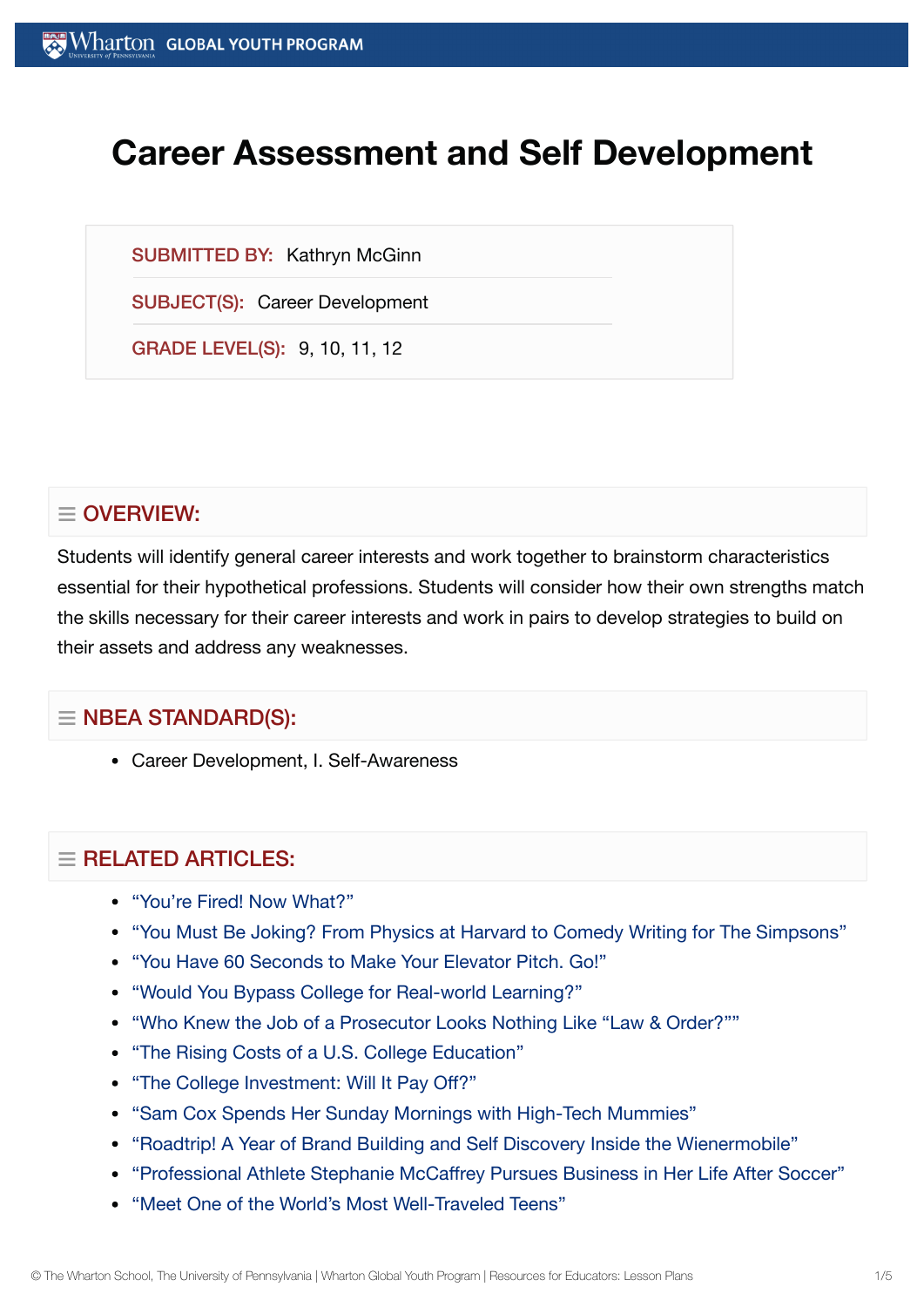## $\mathbb{R}$  Wharton Global Youth Program

- "Intel for Aspiring [Investment](https://globalyouth.wharton.upenn.edu/articles/intel-for-aspiring-investment-bankers/) Bankers"
- "How a Teen Joined [Tesla's Supercharger](https://globalyouth.wharton.upenn.edu/articles/how-a-teen-joined-teslas-supercharger-analytics-team/) Analytics Team"
- ["Family Influence:](https://globalyouth.wharton.upenn.edu/articles/family-influence-choosing-to-follow-your-parent%e2%80%99s-career-path/) Choosing to Follow Your Parent's Career Path"
- "Drone Technology: Exploring the Unmanned Aircraft [Systems Industry"](https://globalyouth.wharton.upenn.edu/articles/drone-technology-exploring-unmanned-aircraft-system-industry/)
- "CEO Katlyn Grasso [Connects Young](https://globalyouth.wharton.upenn.edu/articles/katlyn-grasso-young-women-executive-role-models/) Women with Executive Role Models"
- "Career Spotlight: The Future of [Journalism"](https://globalyouth.wharton.upenn.edu/articles/future-of-journalism/)
- "Career Spotlight: Scientist Charu Chaudhry on Life in a Big [Biopharmaceutical](https://globalyouth.wharton.upenn.edu/articles/career-spotlight-scientist-charu-chaudhry-on-life-in-a-big-biopharmaceutical-lab/) Lab"
- "Career Spotlight: Motion Capture Is an [Industry on](https://globalyouth.wharton.upenn.edu/articles/careers-motion-capture-industry-on-the-move/) the Move"
- "Career Spotlight: Civil [Engineers Protect](https://globalyouth.wharton.upenn.edu/articles/career-spotlight-civil-engineers-protect-health-safety-welfare/) Our Health, Safety and Welfare"
- "Career Insight: CFO Lloyd Howell Jr. on Being Prepared for [Anything"](https://globalyouth.wharton.upenn.edu/articles/career-insight-cfo-lloyd-howell-jr-prepared-anything/)
- "Big Data and Your Future as a Data [Scientist"](https://globalyouth.wharton.upenn.edu/articles/your-future-as-a-data/)
- "A [Student's Struggle](https://globalyouth.wharton.upenn.edu/articles/struggle-speak-english-better-communicator/) to Speak English Leads to a Career as a Communicator"
- "A Michael [Kors Knitwear](https://globalyouth.wharton.upenn.edu/articles/knitwear-designer-michael-kors-career/) Designer Discusses the Career She Believes She Was 'Meant to Do'"
- "5 Ways to Prepare for [Success in](https://globalyouth.wharton.upenn.edu/articles/a-new-year-and-new-opportunities-are-you-ready/) the New Year"

### **Common Core Standard(s):**

- ELA CCR Reading 1: Read closely to determine what the text says explicitly and to make logical inferences from it; cite specific textual evidence when writing or speaking to support conclusions drawn from the text.
- ELA CCR Reading 7: Integrate and evaluate content presented in diverse formats and media, including visually and quantitatively, as well as in words.
- ELA CCR Reading 10: Read and comprehend complex literary and informational texts independently and proficiently.
- ELA CCR Speaking and Listening 1: Prepare for and participate effectively in a range of conversations and collaborations with diverse partners, building on others' ideas and expressing their own clearly and persuasively.
- ELA CCR Speaking and Listening 2: Integrate and evaluate information presented in diverse media and formats, including visually, quantitatively, and orally.

#### **Objectives/Purposes:**

- Students will identify desirable employee characteristics for specific fields.
- Students will identify personal strengths and weaknesses.
- Students will create strategies to develop strengths and remedy weaknesses, as they relate to their chosen career paths.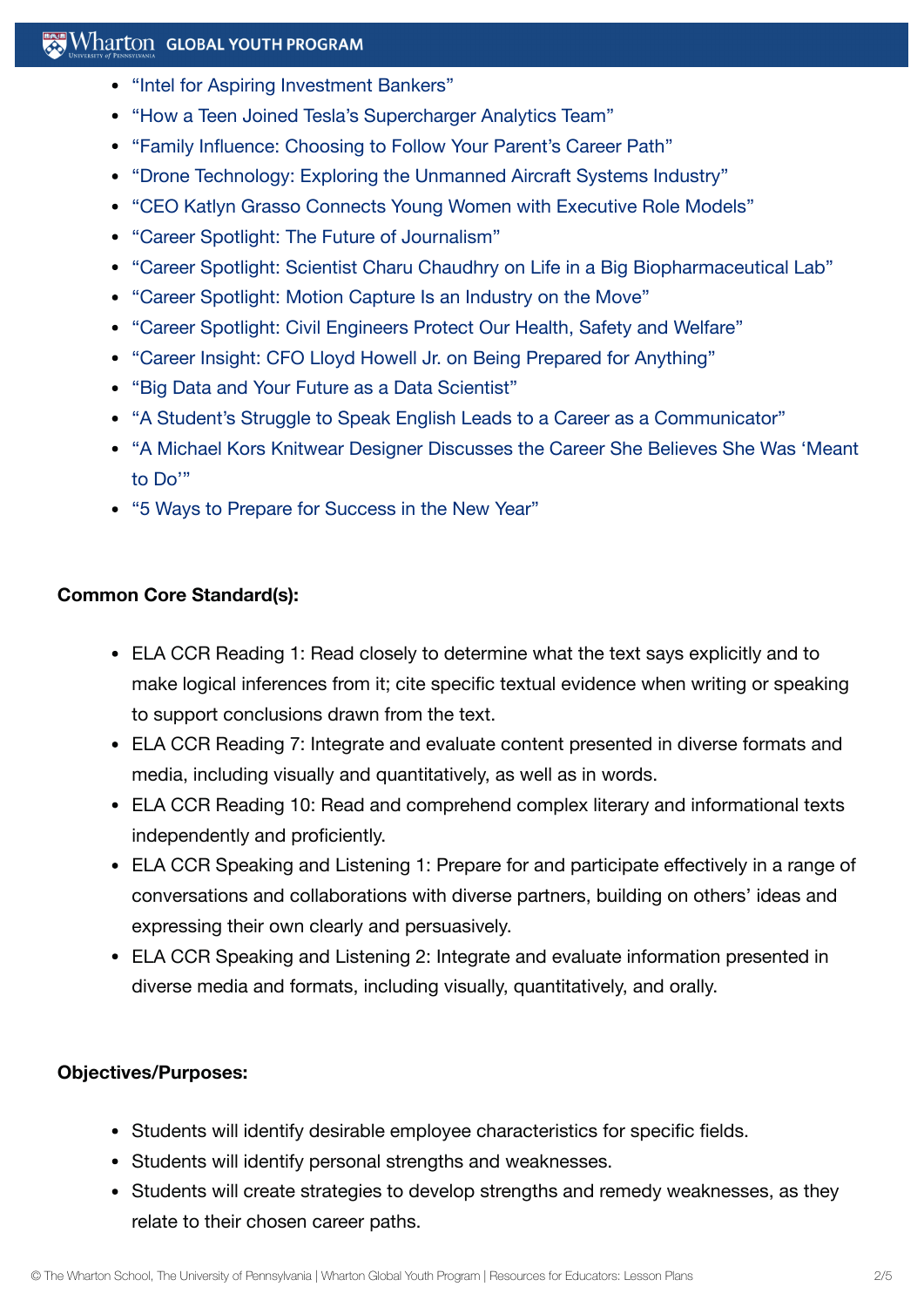Students will provide constructive feedback to one another through a variety of activities.

#### **Knowledge@Wharton Article:**

• "One Ambivalent Economy + [Many Cautious Employers =](http://knowledge.wharton.upenn.edu/article.cfm?articleid=2421) One Difficult Job Market"

#### **Other Resources/Materials:**

• Newsprint and markers

#### **Activities:**

- 1. Have students read "One Ambivalent Economy + Many Cautious Employers = One Difficult Job Market." When they are finished, discuss the following questions with students:
- What does the recession mean for new job seekers?*Job seekers will have to be more flexible, willing to take short-term assignments or relocate to places where jobs are plentiful. Fewer Americans will be hired by large corporations, and more will have to work at small companies, in guilds of contractors or through self-employment.*
- How are job seekers handling the difficult market? or example, how are recent college graduates approaching their job searches?*Job seekers are taking whatever work they can get, even if it's temporary or part time. Recent graduates are exploring fellowships or short-term opportunities. Some students have shifted their focus to making their own fortunes through entrepreneurship. Graduates may look for work overseas.*
- How has the difficult job market *helped* individuals rethink their employment possibilities?

*Individuals think more about why they are pursuing a given career: why the career matters to them and how they can balance their work with other life priorities. People think creatively about how to obtain secure employment and may be more willing to pursue their interests and start their own companies.*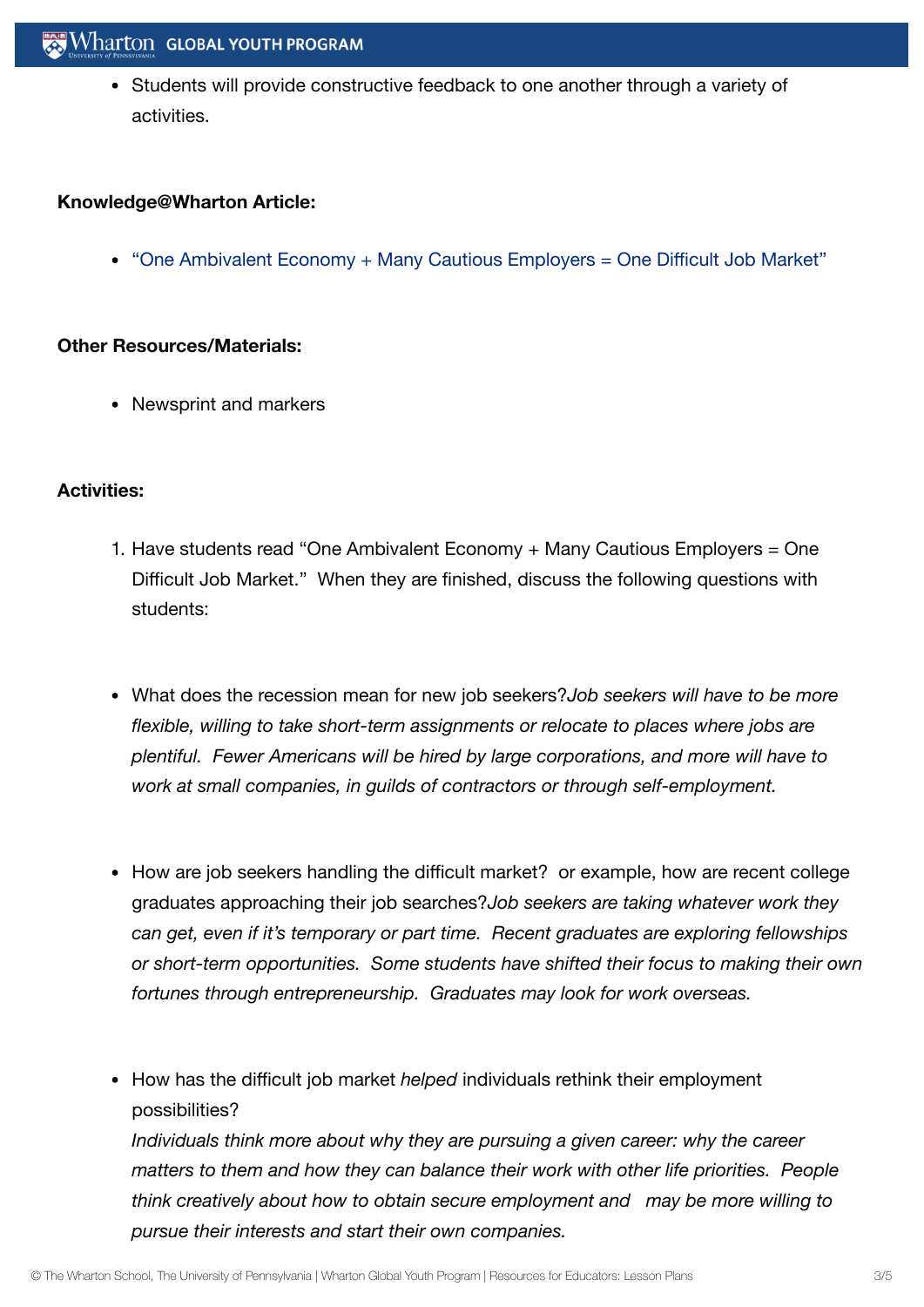#### *(10 mins)*

2. Have students complete a brief free write about what career(s) they are interested in and why. In their free writes, students can address issues raised in the article by discussing whether or not they are worried about securing employment in their chosen field after they graduate from high school/college. Ask each student to share with the class.

#### *(10 mins)*

3. Give each student a piece of newsprint paper. If any students identified the same career, have them work together. Give each student a marker. At the top of the newsprint, students should write the name of the career in which they are interested. Post the sheets of newsprint around the room. Have the students walk around the room and look at the different careers posted. Under each career, students should brainstorm skills/abilities that are necessary for that career. Students should contribute at least one idea to each poster in the room. Encourage students to be as specific as possible.

#### *(10 mins)*

4. When everyone has written on each piece of newsprint, have students return to their original posters. Students should read over the attributes listed and add any more they think are necessary. Have students write a short reflection: what abilities do they currently possess? In which areas do the students need to develop skills? What are some possible ways to acquire these skills? Students share with a partner. If time allows, partners share with the class.

#### *(10 mins)*

#### **Tying It All Together:**

Ask students what stood out to them about the exercise? Were there skills they were surprised to see listed under their profession? Did they find a close match between their own strengths and the types of abilities necessary for their chosen career paths?

#### *(5 mins)*

#### **Practice Outside of the Classroom:**